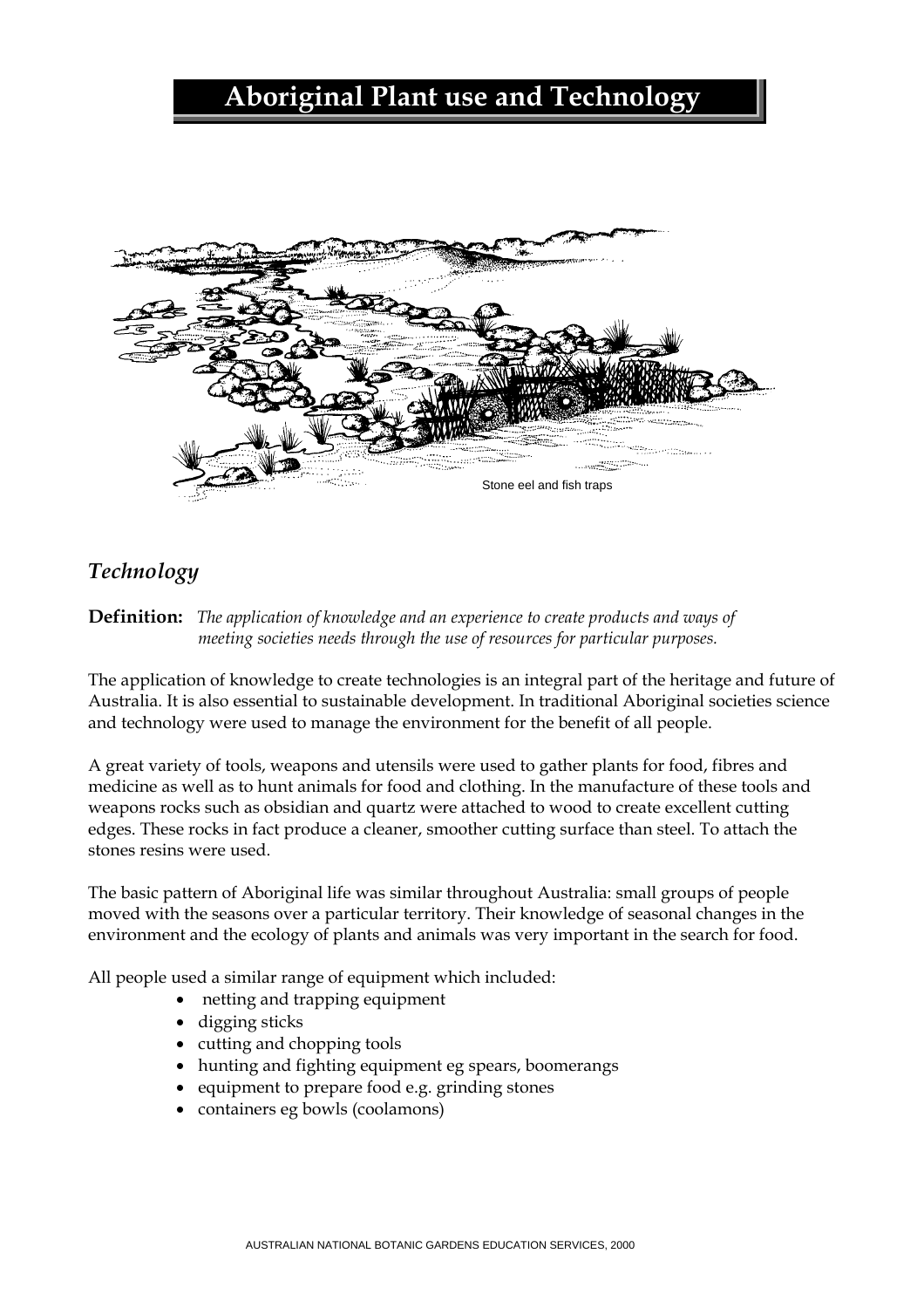Some of these were only used in certain parts of Australia e.g. the returnable boomerang was unknown to Aborigines in the north and centre of Australia.

Today, in parts of Australia where Aborigines live a semi-traditional lifestyle changes in technology have provided materials and utensils which are easier and more efficient to use, for example the rifle, billy can, crowbar, fishing net and twine.

# *Plant Use : Plants used to make fibres, tools and utensils.*

#### **Fibres**

In many Aboriginal societies making objects from plant fibres was an important activity. Items needed for hunting as well as for carrying and collecting food were made along with ritual objects for use in religious ceremonies.

Many Aborigines today have no need for traditional products from fibre, however in some communities people still make beautiful baskets, bags and mats. Most of these are sold although some are made for personal use or for gifts.

The parts of many plants provide fibre to make string, bags, rope, baskets and mats. Fibres come from the following plant parts:

- The underground stems (rhizomes) of plants such as the bulrush
- The leaves and stems from grass-like plants such as the mat-rush
- The bark of trees and shrubs such as some species of *Acacia* and native hibiscus.

After the plant parts have been collected the fibrous material must be extracted or separated.

Some materials are soaked in water until the non-fibrous tissue rots away. The remaining fibres are then softened by chewing or being scraped with a shell or sharp rock.



The stems of the Spiny-headed Mat-rush and similar plants are split while still fresh and dried in the sun. They are later soaked in water to make them pliable.

The sappy inner bark of trees and shrubs is collected from strips of bark by separating it at one end and peeling it away from the outer bark. Paperbark needs little preparation; it is peeled from the trees and used to make water containers, mats, wallets and liners for babies baskets.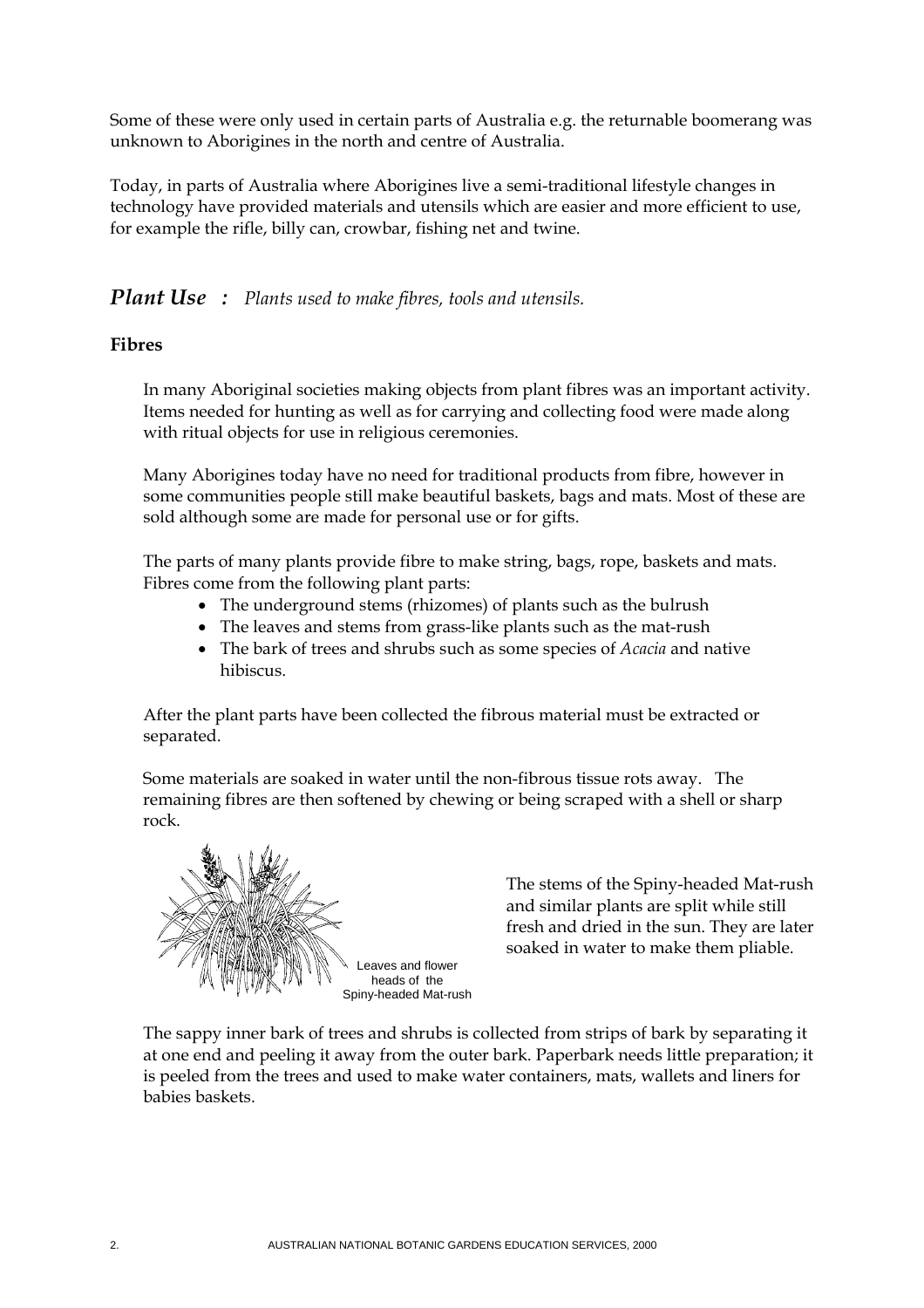## **Aboriginal fibrecrafts today**

When Europeans first came to Australia almost every Aboriginal person would have been skilled in some form of fibrecraft.

Today, in south-eastern Australia only a very small number of mostly elderly women and some men now have knowledge of traditional fibrecrafts. These people value their skills and are in most cases eager to pass on these skills to younger generations. The main items produced now are coiled baskets and mats.



Basket made by Wally Mongta of Bodalla NSW, using leaves of Spiny-headed Mat-rush

In the remote areas of northern Australia, there are still keen and very skilled fibre workers. These are mainly women who sell their products, including bags (coiled and twined), string bags, and different sized mats.

Traditional designs and materials have undergone modifications for example in Arnhem Land cardboard boxes are boiled along with the plant fibre material to extract the blue/grey ink from the paper.

## **Tools and Utensils**

Timber from certain shrubs and trees was sustainable for making a wide range of tools and utensils.

**Spearthrowers** and **shields** were made from the hard dense wood of wattles such as Blackwood ( *Acacia melanoxylon*).

The spearthrower (known in some parts of Australia as the woomera) is a unique Aboriginal invention. It was designed to increase greatly the distance a spear could be thrown, acting as a first order lever. Other uses for spearthrowers include carrying food and water, making fibre by rubbing one side against a piece of softwood and mixing ochres. Designs for spearthrowers differ in different parts of Australia. In some areas such as tropical rainforests and Tasmania they were never used.



Spearthrower from central Australia

**Spears** were sometimes made from reeds but they were also made from the roots of certain trees. To straighten them they were chewed then placed in hot coals to be hardened.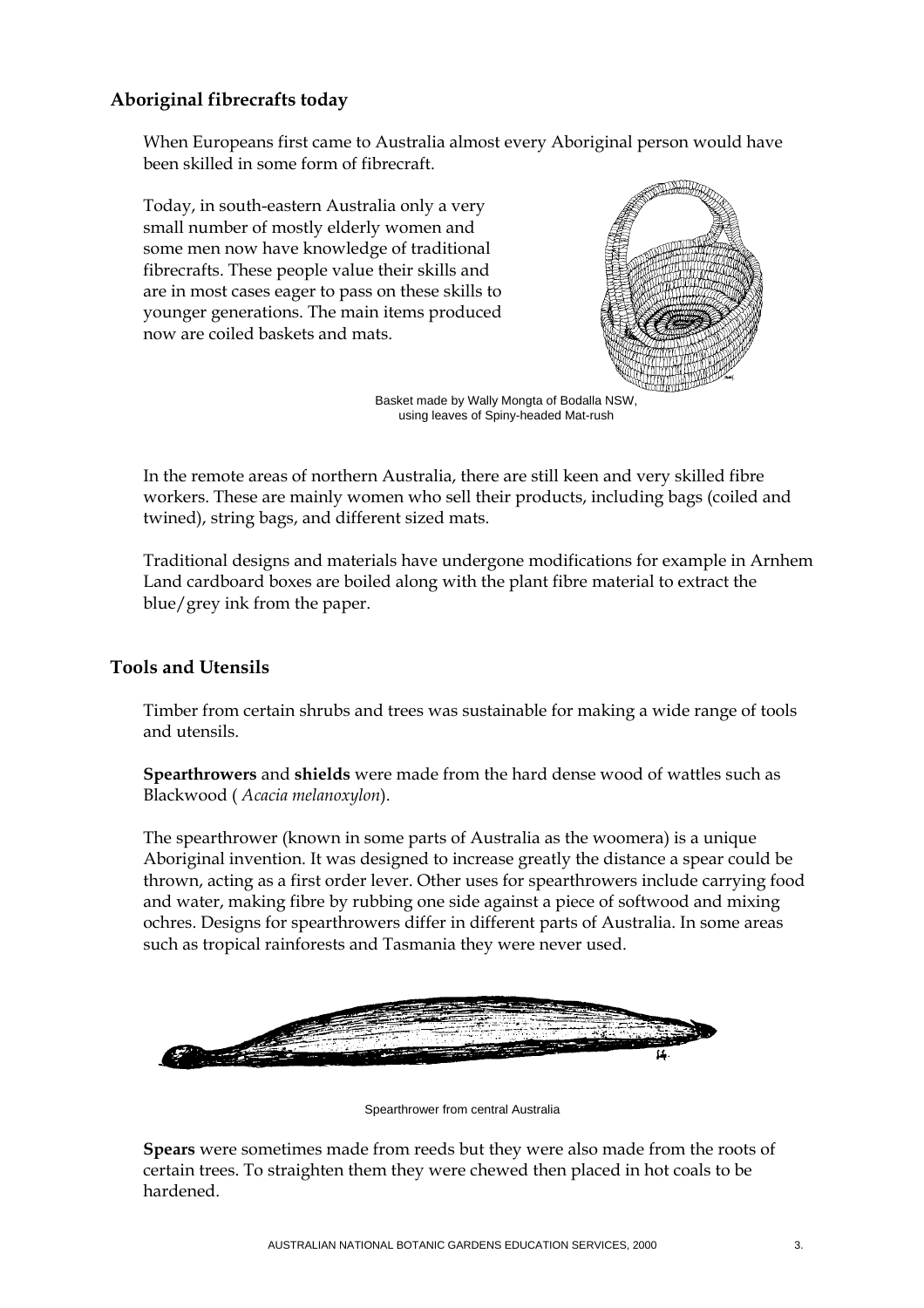Different heads were attached to the spears to kill different animals. For example fish were hunted with a two to three-pronged spearhead.

Different shaped points were also used on spearheads. The points are examples of inclined planes. The smaller the angle *i* the greater the penetration.



**Fire drills** were made from the straight sticks of Austral Mulberry (*Hedycarya angustifolia*) in many parts of Australia. The Yalata people in South Australia used the wood of the Quandong tree to make fire drills. The drill is a straight stick which is rotated rapidly between the hands while it is pressed into a small socket in a flat piece of wood such as the dry flowering stalk of a grass tree. Dried grass, leaves or kangaroo dung is used as tinder.

Fire was used for farming, driving game towards hunters or in fire-stick farming where areas of grassland were fired to encourage regrowth which would attract animals. It was also used to heat shafts and for heating resins and cooking food.



The wood of the Native Cherry (*Exocarpus cupressiformis*) was used to make **spearthrowers** as well as **bull roarers.**

Bull roarers were used to announce ceremonies or to ward off evil spirits.



Bull roarer from south east Australia

**Clubs** and **boomerangs** were often made from She-oaks (*Casuarina* species and *Allocasuarina* species) and wattles.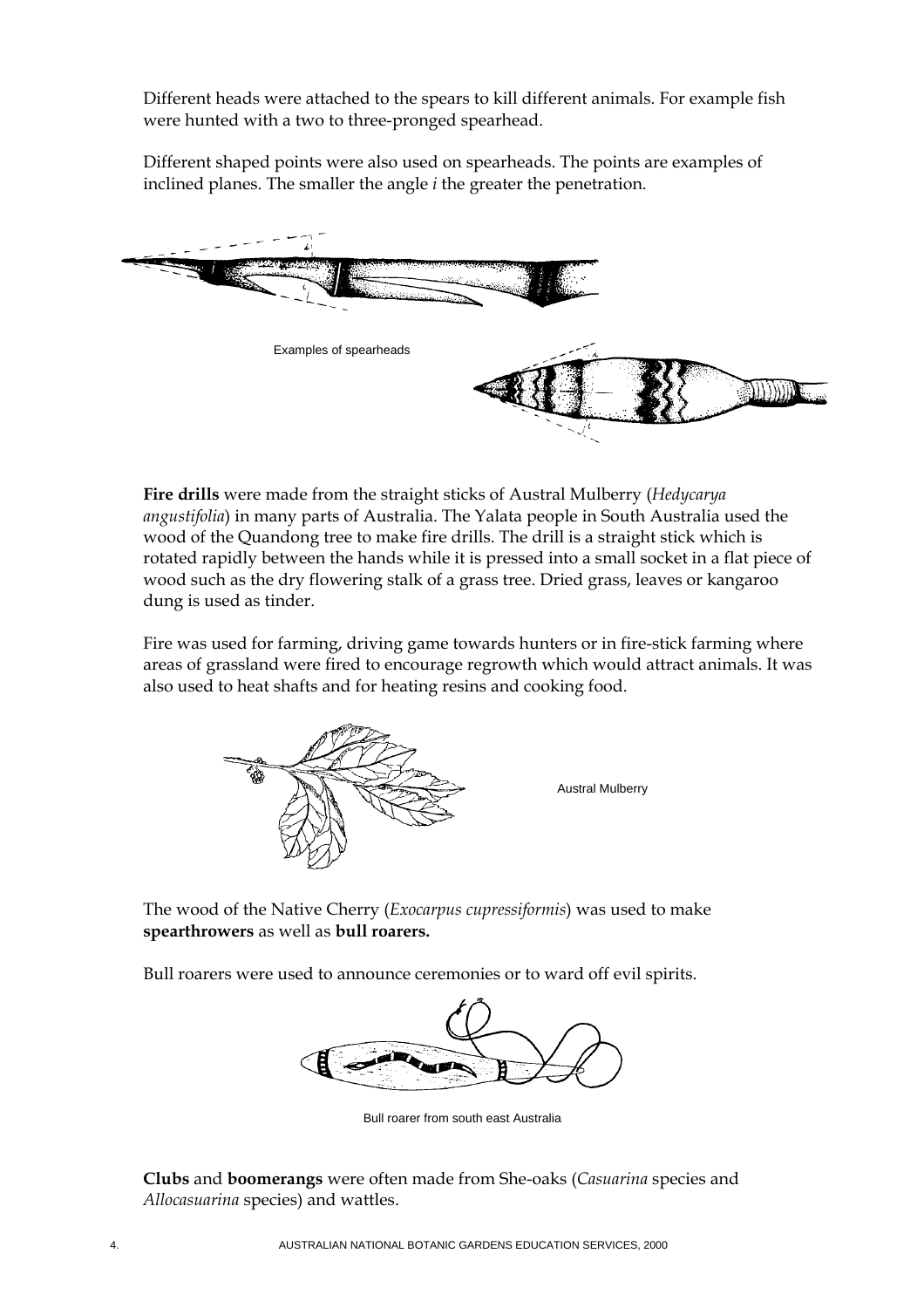The **club** was an important tool used over most of Australia. They were mainly used in hunting, for example after an animal was felled by a boomerang a club was used to kill it. Clubs were also used in dances and ceremonies. Both men and women used them. Clubs in northern Australia were also made of light timber**.** 



**Boomerangs** are thought to have developed from the throwing club. They were used in hunting as well as beating sticks to provide music. The returning boomerang was made only in the east and west of Australia. It was mainly used for fun however it could be used to frighten water birds who would then be speared for food.



**Wooden bowls** (**coolamons**) and shields were sometimes made from the wood of species of eucalypt such as Manna Gum (*Eucalyptus viminalis*) and Red Box (*Eucalyptus ployanthemos*). In central and Western Australia the wood of Mulga (*Acacia aneura*) was often used to make bowls and shields. Particularly large shields were made from the very light timber of certain softwood trees in northern Australia.

Wooden bowls were known as coolamons in parts of Australia. They were used for collecting, transporting and storing food and water. Some had a sharpened end for digging. Women used head rings traditionally made of human hair to balance these bowls on their heads.

In eastern Australia bowls were made of bark which had been soaked in water, moulded into shape and the ends pinched together.



Bowl from central Australia, made from Mulga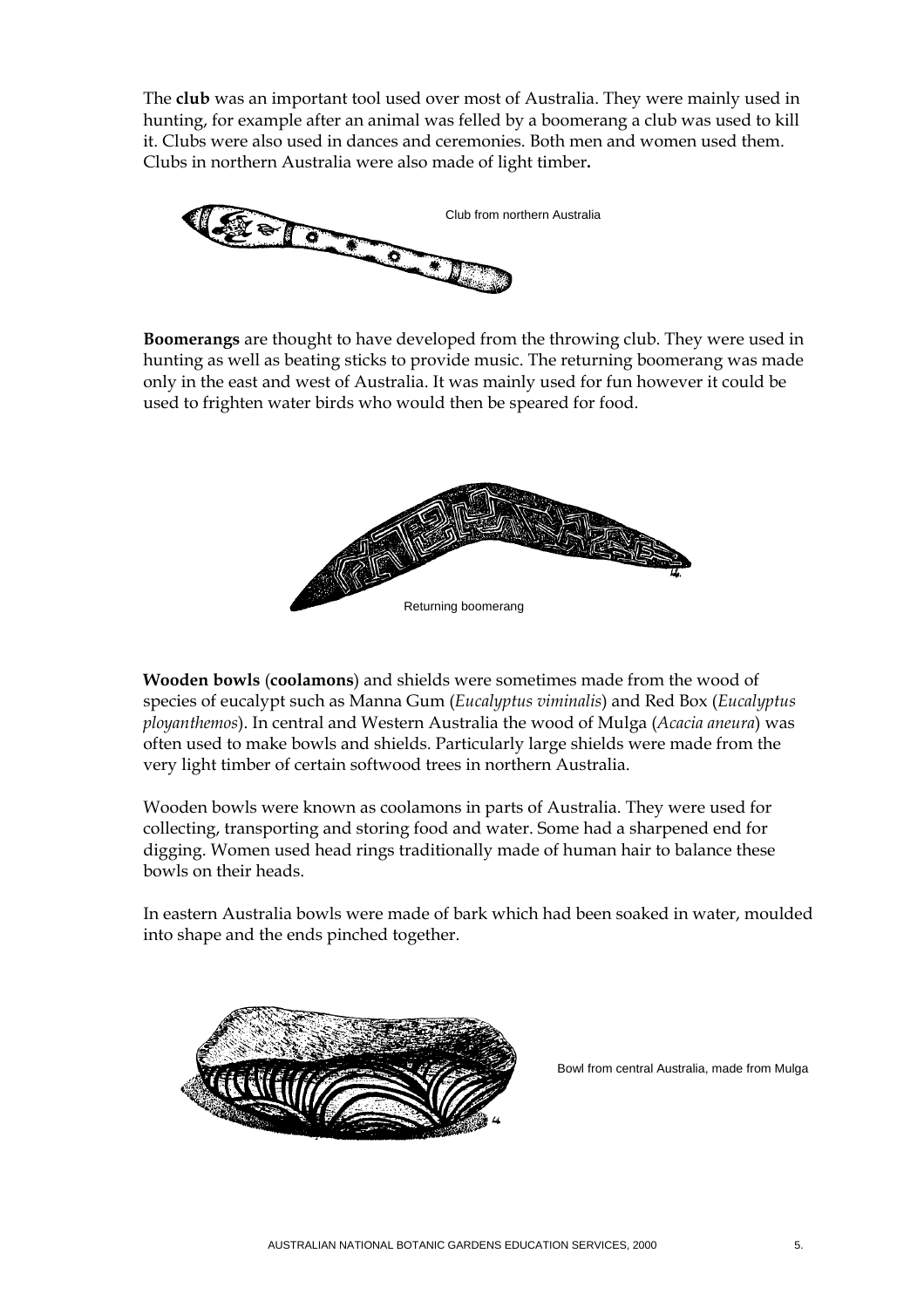**Resins** were used to bind stones to handles as well as wood to wood in some spearthrowers.

**Resins,** which come from certain plants, become soft when heated and very hard when cooled, that is, are thermoplastic. Resins are obtained from Porcupine Grass (*Triodia* species) and Grass Trees (*Xanthorrhea* species).

**Gums** were also used as adhesives however their use is limited by the fact that they swell and shrink depending on humidity. Gums are obtained from a number of trees including wattles and eucalypts.



#### **Plants used as foods and medicines in Aboriginal cultures**

When Europeans arrived in Australia, Aborigines ate a balanced diet made up of seasonal fruits, nuts, roots, vegetables, meat and fish.

Foods varied from area to area depending on availability, season and the preference of the people.

In some, warmer parts of Australia plants made up about 65-70% of the people's diet, however, in colder areas plants made up about 30% of the diet. It was the women who collected the plant food.

Plants included fruit, seeds, nuts and the green parts of plants, which were only available at certain times of the year. Roots, tubers, corms and bulbs could be dug all year round. Gum was also eaten at any time of the year.

Aboriginal groups in many parts of Australia used fire to keep the bush open and to allow the growth of new seedlings. Many Australian plants re-grow quickly after fire.

In Arnhem Land, Queensland and the Kimberleys, many tropical trees bear fruits and seeds, these include Fig (*Ficus* species) and Macadamia nuts. Yams (*Dioscorea* species) were important root vegetables.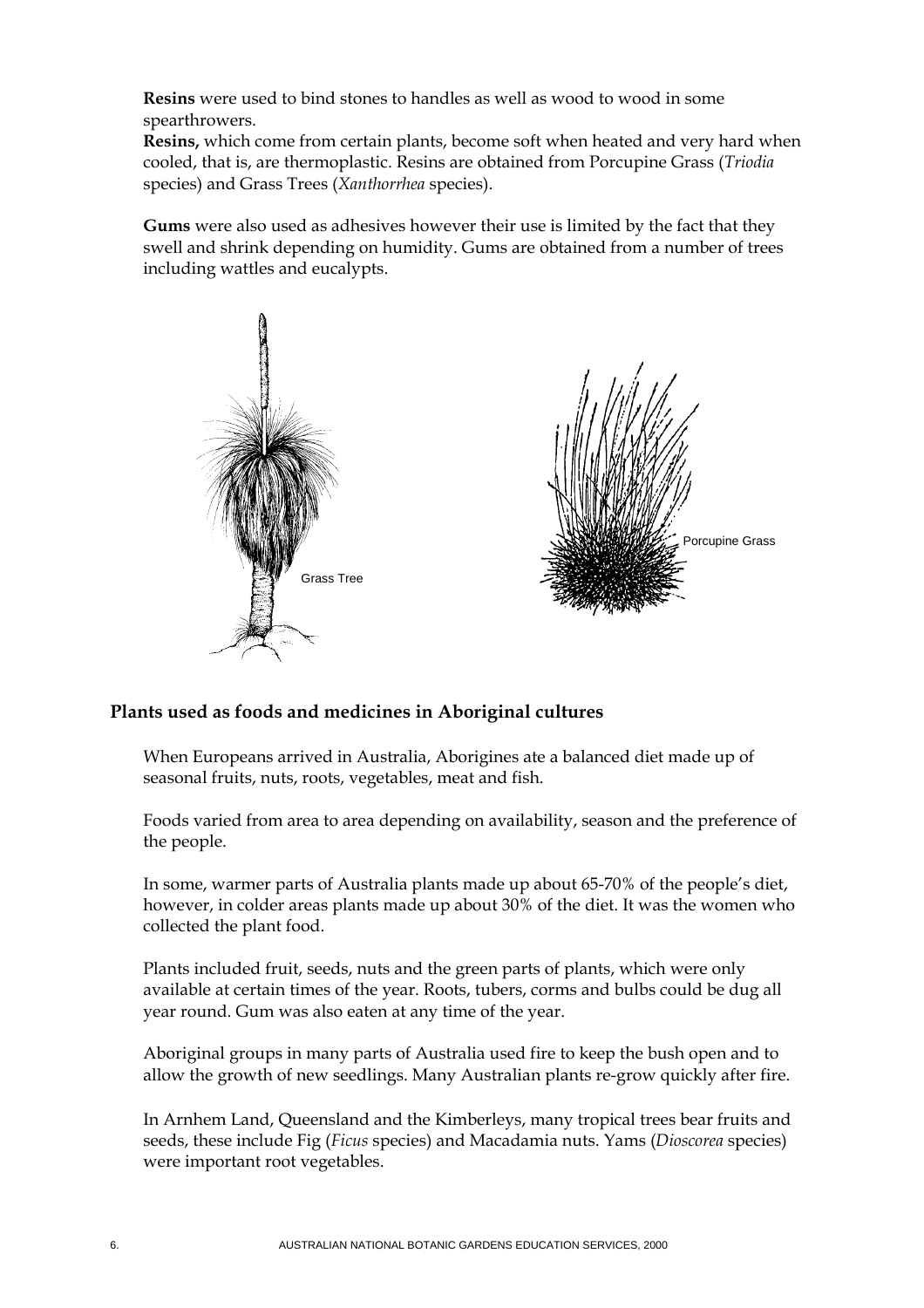In central Australia, where water is scarce, there are many fewer plants. The Aborigines in these areas harvested seeds of native grasses and wattles such as Mulga ( *Acacia aneura*), and the seed of the Coolabah tree (*Eucalyptus microtheca*). Fruits of the variety of 'bush tomatoes' (*Solanum* species) , Quandong or Native Peach, Native Plum and Desert Fig (*Ficus platypoda*) were eaten. Roots eaten in central Australia included the Desert Yam (*Ipomoea costata*). Lilly-pilly fruit





In the southern parts of Australia the most important foods were roots such as those of the Bracken Fern (Pteridium esculentum) which was chewed or beaten to obtain a sticky starch. Many native lilies such as the Fringe Lily (Thysanotus tuberosus) have small tuberous roots which were collected for food. Murnong or Yamdaisy (Microseris lanceolata ) was plentiful, favourite food.

The fruits of some plants were eaten including the Native Cherry (*Exocarpus cupressiformis*), Geebung (*Persoonia pinifolia*), Wild Raspberry (*Billardiera scandens*) and Alpine Pepper (*Drimys xerophilia*).





Callistemon flower

The nectar of certain flowers was sucked or used to make sweet drinks. Flowers used for this purpose included those of *Banksia*  species, *Grevillia* species and *Callistemon* species

The seeds of many grasses were ground and baked while the seeds of some wattles were roasted and eaten whole.